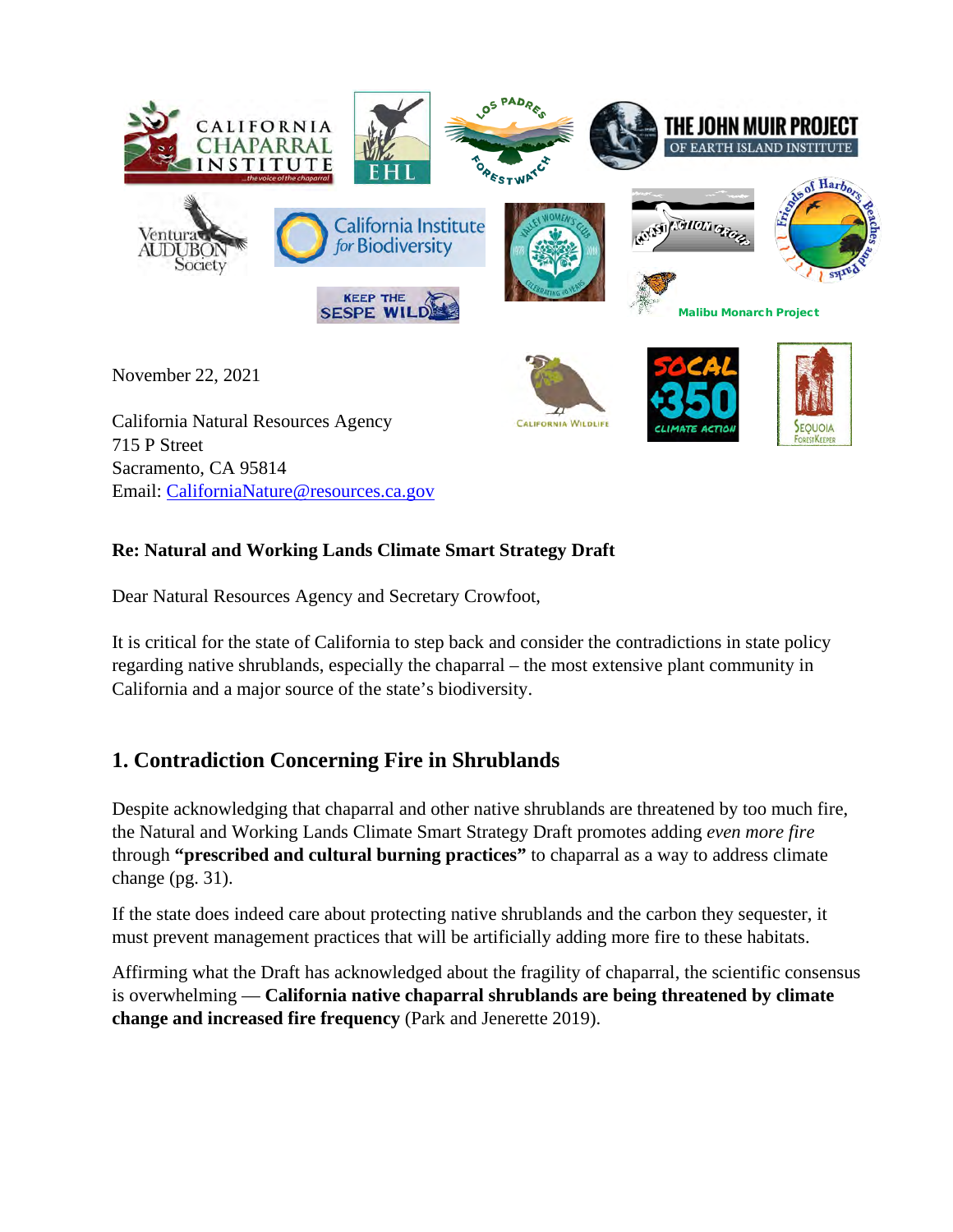State and federal policies and recommendations also concur on this point:

• California's Climate Change Vulnerability Assessment of the state's terrestrial vegetation predicts **chaparral will likely disappear** throughout much of southern California within the next century if current trends continue (Thorne et al. 2016).

• The United States Forest Service established a new Leadership Intent initiative to protect chaparral in California because human-caused fires have increased fire frequency to the extent that **chaparral can no longer survive and is being replaced with highlyflammable, non-native annual grasses** at an alarming rate (USFS 2011).

• The California Board of Forestry's Vegetation Treatment Program (VTP) states that, "coastal sage scrub and chaparral, **are experiencing fires too frequently**, resulting in changes to their ecology."

• The California State Legislature amended the Public Resource Code (PRC 4483) to mandate additional consideration for chaparral and coastal sage scrub plant communities that **are being increasingly threatened by fire frequency**.

To ensure that the state does not facilitate the loss of chaparral through its actions, PRC 4483 also states that Cal Fire may not conduct **prescribed burning** if such action will cause "type conversion" away from the chaparral and coastal sage scrub currently on site.

Especially relevant to the Draft's recommendation to conduct prescribed/cultural burning in chaparral is the fact that **chaparral is especially susceptible to type conversion when fires occur during the cool season when nearly all prescribed fires are conducted** (Parker 1990 – Attachment 1).

We have provided a more detailed explanation of chaparral type conversion in Attachment 2.

Adding more fire to chaparral plant communities through "prescribed and cultural burning" is contradictory to the Draft itself and is inconsistent with the state's efforts to increase carbon sequestration, protect biodiversity, protect chaparral, and reduce fire risk that increases with type conversion (Photos 1 and 2).

### **Therefore, the state needs to remove the recommendation from the Draft that shrublands be subjected to prescribed and cultural burning (pg. 31) and replace it with the following**:

**D** Reduce the frequency of shrubland fires by reducing ignition sources and prohibit land management practices (e.g., prescribed burning) that would facilitate type conversion of native shrublands or the disturbance of old-growth chaparral (60 years since last fire)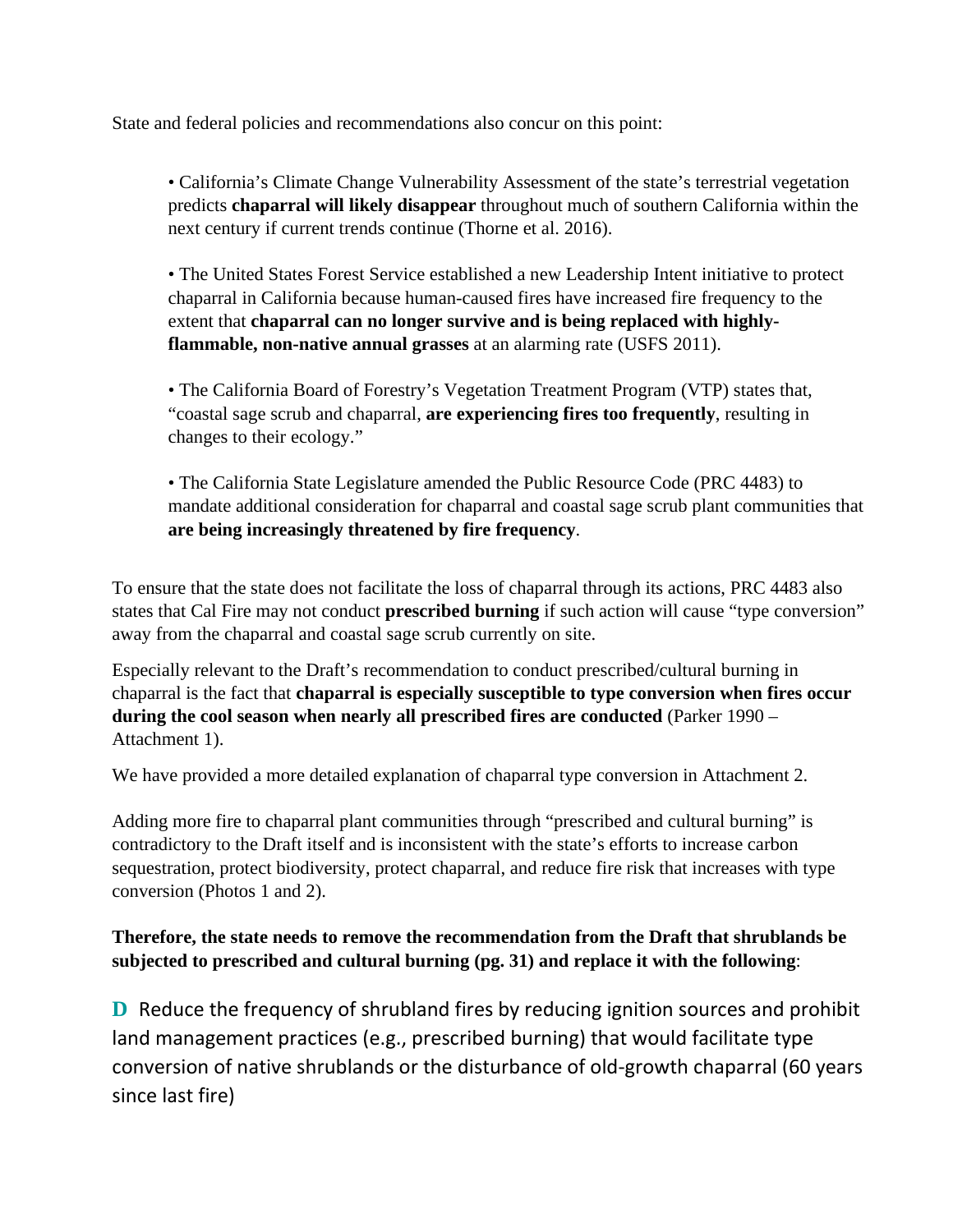



**Photo 1 (above). 2016.** An old-growth mission manzanita (*Xylococcus bicolor*) in old-growth chaparral within the Santa Ana Mountains, California.

**Photo 2 (left). 1933.** Old-growth manzanita chaparral on Sugar Pine Mountain (Sacramento topographical quadrant). Photo taken during the Wieslander Vegetation Type Mapping survey.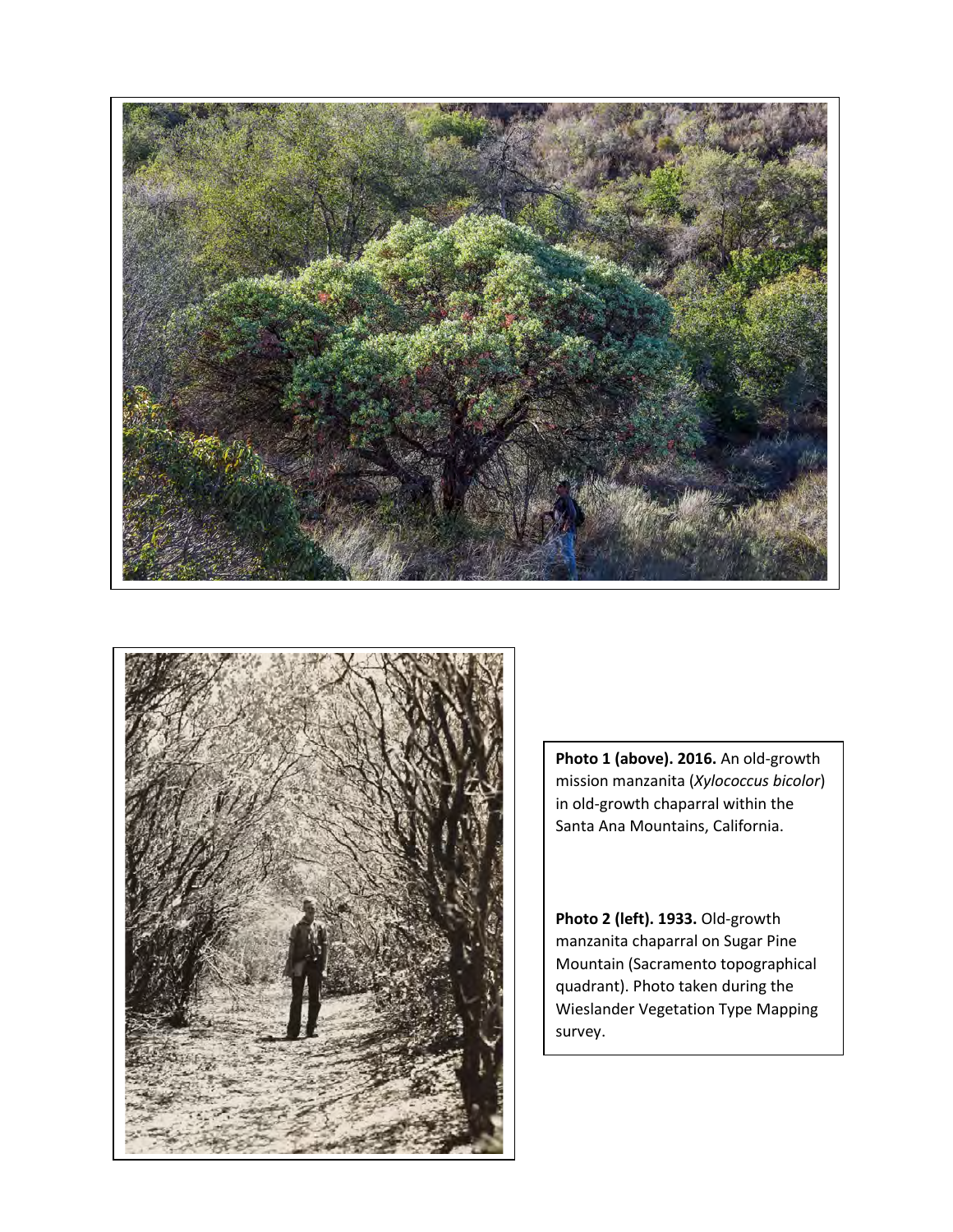## **2. Climate Drives Wildfires**

As the Draft suggests, climate change continues to dry the landscape. As a consequence, fires will become more frequent across the entire state, causing increasingly serious ecological damage – *in both southern and northern California*.

Recent studies have demonstrated that there has been a significant increase in the warm season vapor pressure deficit (VPD) across the western U.S. over the past couple of decades, and **this change is driving fire activity** (Zhuang et al 2021, Chiodi et al. 2021, Chen et al. 2021, Williams et al. 2019, Fickin and Novick 2017).

Zhuang et al. 2021 goes a step further and specifically looks how VPD affected major fire events such as the August Complex Fire and the Creek Fire in California last year. They state,

"*During two specific extreme events—the August Complex fire and the California Creek fire in 2020—VPD values exceeded the highest values observed previously for similar atmospheric circulation patterns."* 



**Vapor Pressure Deficit Graphs.** Left graph shows the observed mean (black line) of how the VPD has changed over the past century. The red line is based on climate model predictions (Williams et al. 2019). The right graph shows the correlation between the VPD and acres burned in southwestern forests in the US (Seager et al. 2015).

These observations challenge the common view that recent (and future) wildfires are the consequence of "overgrown" vegetation. As a consequence, it is illogical to continue the current approach to wildfire risk reduction – mastication/prescribed burning/logging/pile burning/herbicide. Instead, the **emphasis needs to be placed on reducing carbon emissions and the preservation of what wild, native habitat still exists in the state**, *not* on adding even more disturbance through land management activities.

Additional research on the dominant influence of climate on wildfire occurrence and spread can be found on the California Chaparral Institute's webpage here: <https://www.californiachaparral.org/threats/climate-change/>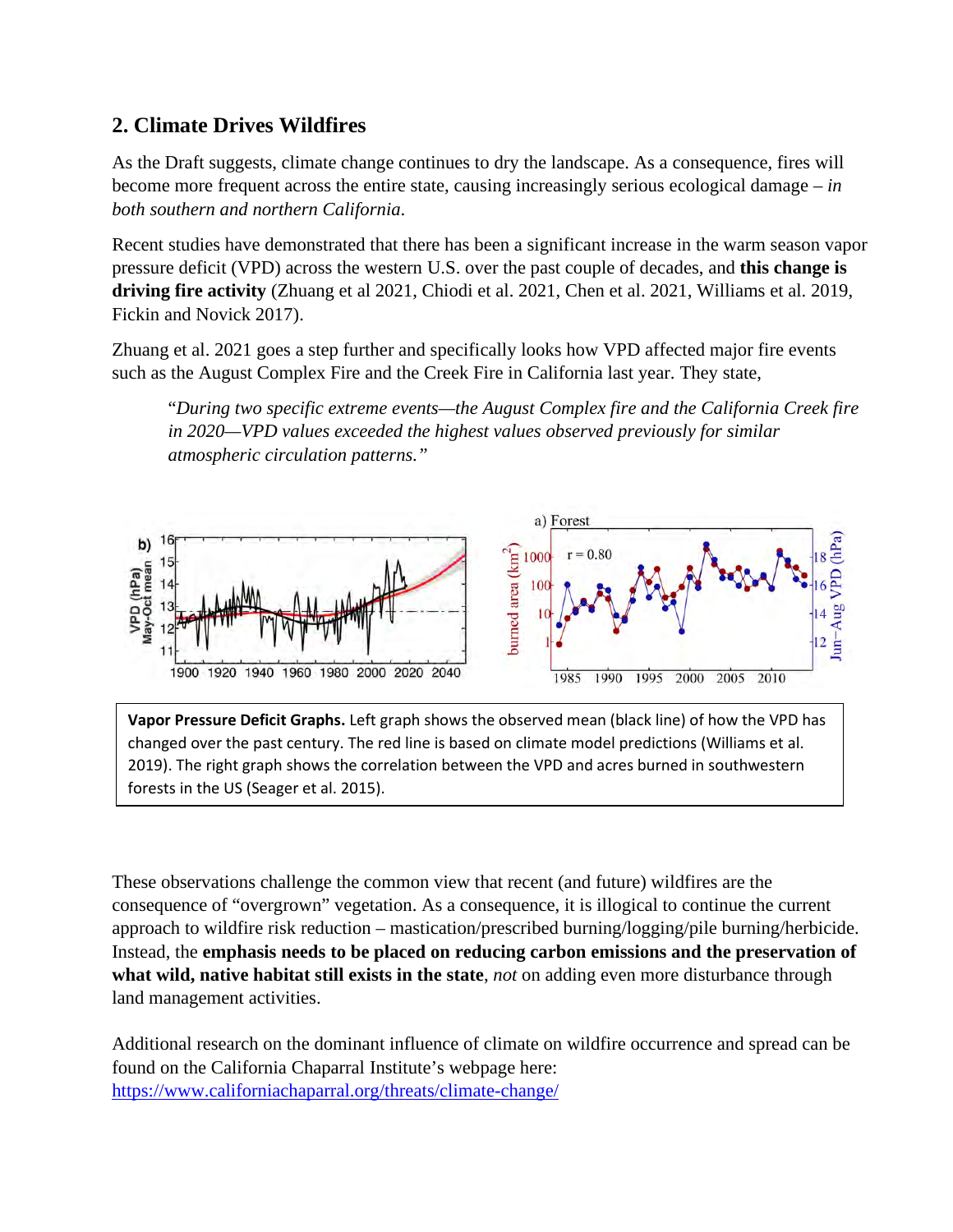Therefore, the following points regarding climate and wildfire should be incorporated into and/or be more fully addressed by the state's **Natural and Working Lands Climate Smart Strategy:**

- 1. *It's About the Climate.* Climate change-driven increases in metrics such as the **vapor pressure deficit have been directly tied to the incidence of recent large wildfires** such as the August Complex and Creek Fire in California. In fact, summer forest fire size has increased by up to 500% in recent years due to these climate change factors.
- 2. *Climate, not Habitat, Drives Wildfires.* Climatic trends indicate that fire activity will continue to increase in the western U.S. and fires will increasingly occur **under weather conditions that typically render habitat ("fuel") treatment projects useless**.
- 3. *Preserve Habitat.* In light of the dominating influence of climate change on wildfire occurrence and size, the current approach to reducing wildfire risk through the **clearance or modification of habitat ("fuel" treatments) needs to be subjected to a thorough cost/benefit analysis**, with the emphasis placed on preserving wild, native habitat.
- 4. *Large, Mixed-Severity Wildfires Create Biodiversity.* While climate change is increasing wildfire activity, it is important to understand that fire still plays an important ecological role in many ecosystems, and **even large wildfires create biodiverse habitat** while contributing to long-term ecosystem resilience to natural disturbances.
- 5. *Clearance of Habitat is Damaging*. Mechanical reduction (e.g., logging, masticating) of native vegetation not only makes western U.S. ecosystems drier due to changes in microclimatic conditions and therefore more conducive to burning, but it also emits much more carbon than is naturally emitted when those same ecosystems burn during a wildfire (Campbell et al. 2012, Harris et al. 2016). Prescribed fire in some forested ecosystems (not native shrublands) may be useful under limited circumstances, but overall, **its use will not change the climatic factors that primarily control the occurrence of large wildfires and will cause ecological damage in some ecosystems such as chaparral.**
- 6. *Non-native Plants Reduce Biodiversity.* Forest/habitat **management activities can increase the spread of non-native plants** that reduce biodiversity and ecosystem resilience, ecological qualities that will be crucial over the next several decades as the climate continues to change.
- 7. *From the House Outward.* Resources should be directed to **helping human communities prepare for these changes** directly through increasing home fire resistance from the house outward, alert and evacuation systems, development of community fire and smoke shelters, and policies that discourage ill-advised developments in locations that are prone to highintensity wildfire.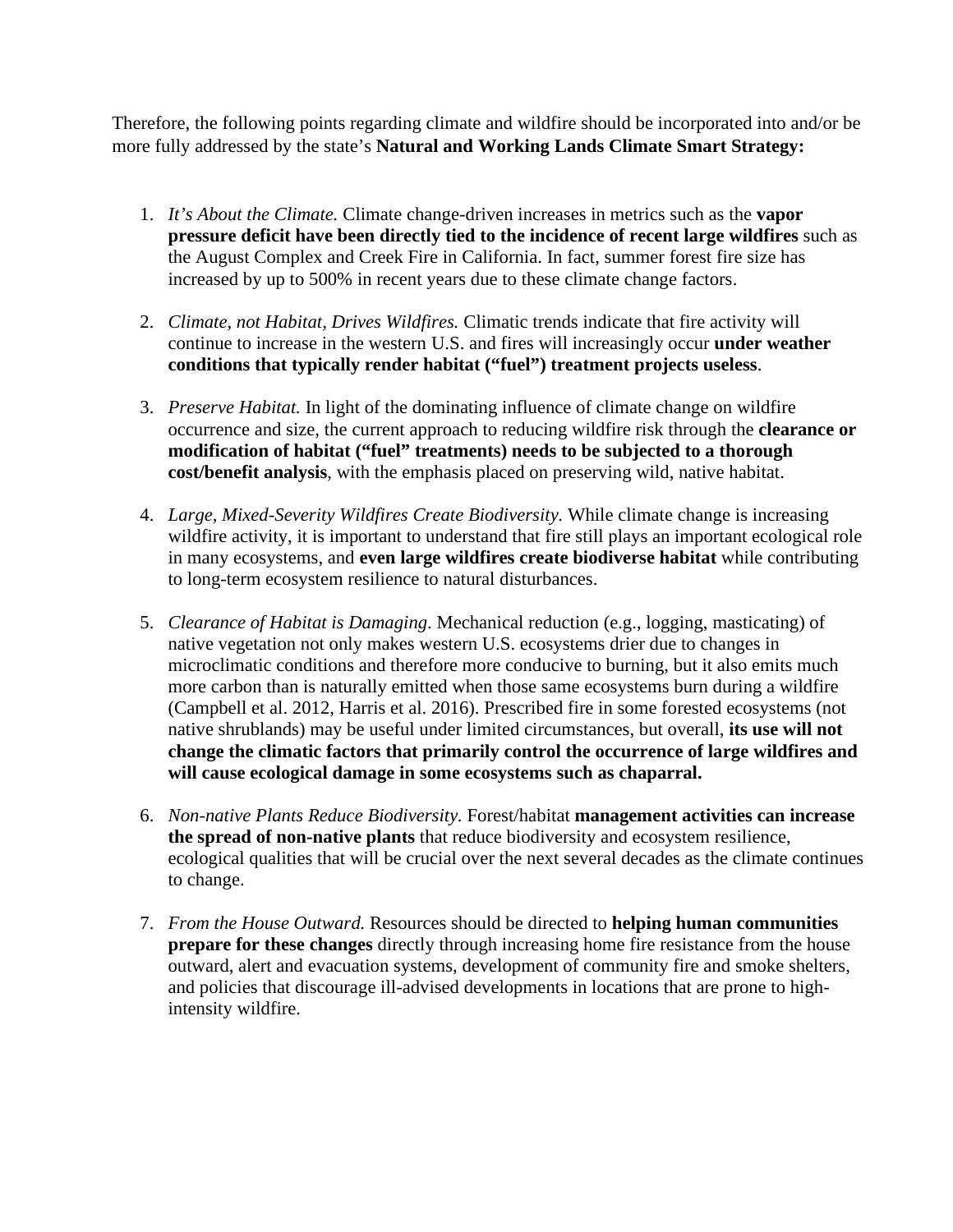## **3. Chaparral is not Forest**

The Draft misapplies forest fire terminology to chaparral, namely that we need to stop "high severity fire" in shrublands.

Chaparral is adapted to infrequent, high-*intensity* fire, where the post-fire chaparral landscape typically has little to no living biomass. High-*severity* is not a relevant measurement in chaparral as it typically relates to the loss of trees to fire.

The Draft needs to reflect this distinction and not conflate forest management issues with chaparral. In addition, the Draft needs to recognize that **episodic chaparral, the natural successional response after many forest fires in the Sierra Nevada**, plays an important role in facilitating the eventual return of the pre-fire conifer forest community. *Ceanothus species* in particular, a characteristic member of episodic chaparral, are nitrogen fixers that enrich the post-fire soil with essential nitrogen-based nutrients (Photos 3 and 4). The current focus on "trees" rather than the entire "ecosystem" encourages short-sighted management practices such as the destruction of postfire, episodic chaparral in the Stanislaus National Forest and Cuyamaca Rancho State Park.



**Photo 3. 1937.** Dense "episodic" chaparral, a natural, successional response to a forest fire. The growing shrubs, especially *Ceanothus species*, enrich the soil with nitrogen and provide nursing shade for growing conifers. Photo: 12 years after fire in 1937, Sierra Nevada. CalPhotos, UC Berkeley.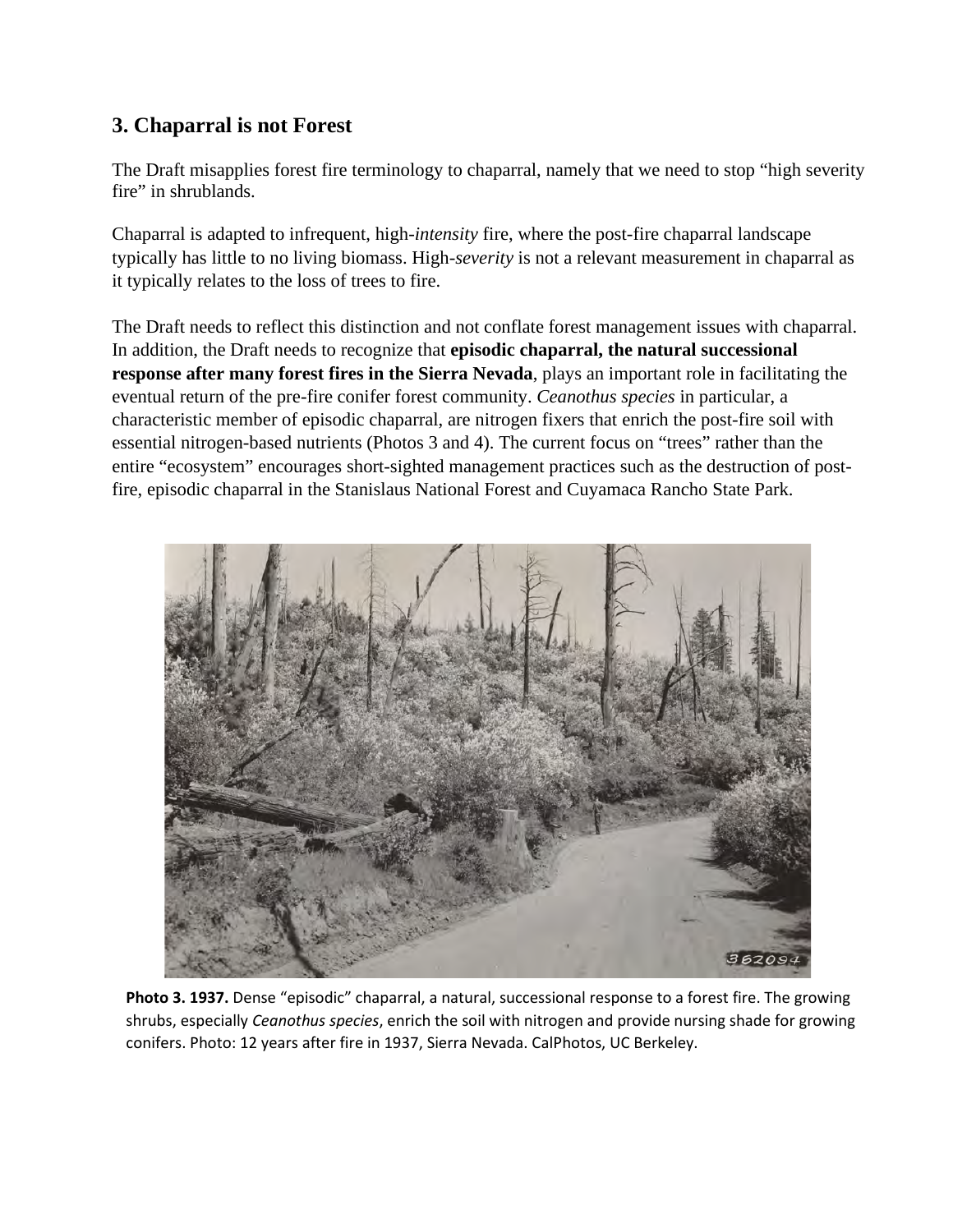

**Photo 4. 2019.** Episodic chaparral in 2019, six years after the Rim Fire, Stanislaus National Forest, Sierra Nevada.

# **4. Appropriation of Indigenous Fire Use**

Indigenous Peoples have historically used cultural burning practices near their population centers for food- and fiber-related purposes, and this likely affected a portion of the chaparral-dominated landscape, particularly at low elevations. These fires were purposeful and localized, creating and sustaining vegetation mosaics consisting of shrublands, woodlands, and grasslands near villages. Localized conversion of chaparral by Indigenous Peoples in these areas would have resulted in a shift from native shrubs to a different assemblage of native herbaceous plants (Baker and Halsey 2020).

However, since the arrival of European settlement, the landscape has been radically altered by nonnative invasive grasses and other weeds, climate change, a rapidly expanding human population, and consequent increases in fire frequency. In addition, most of the landscape where Indigenous Peoples historically used fire is now under the footprint of development.

Irrespective of whether or not burning practices were useful at some historic time, using Indigenous People to promote unsustainable practices today is inconsistent with our need to both respect Native cultures and preserve native habitat.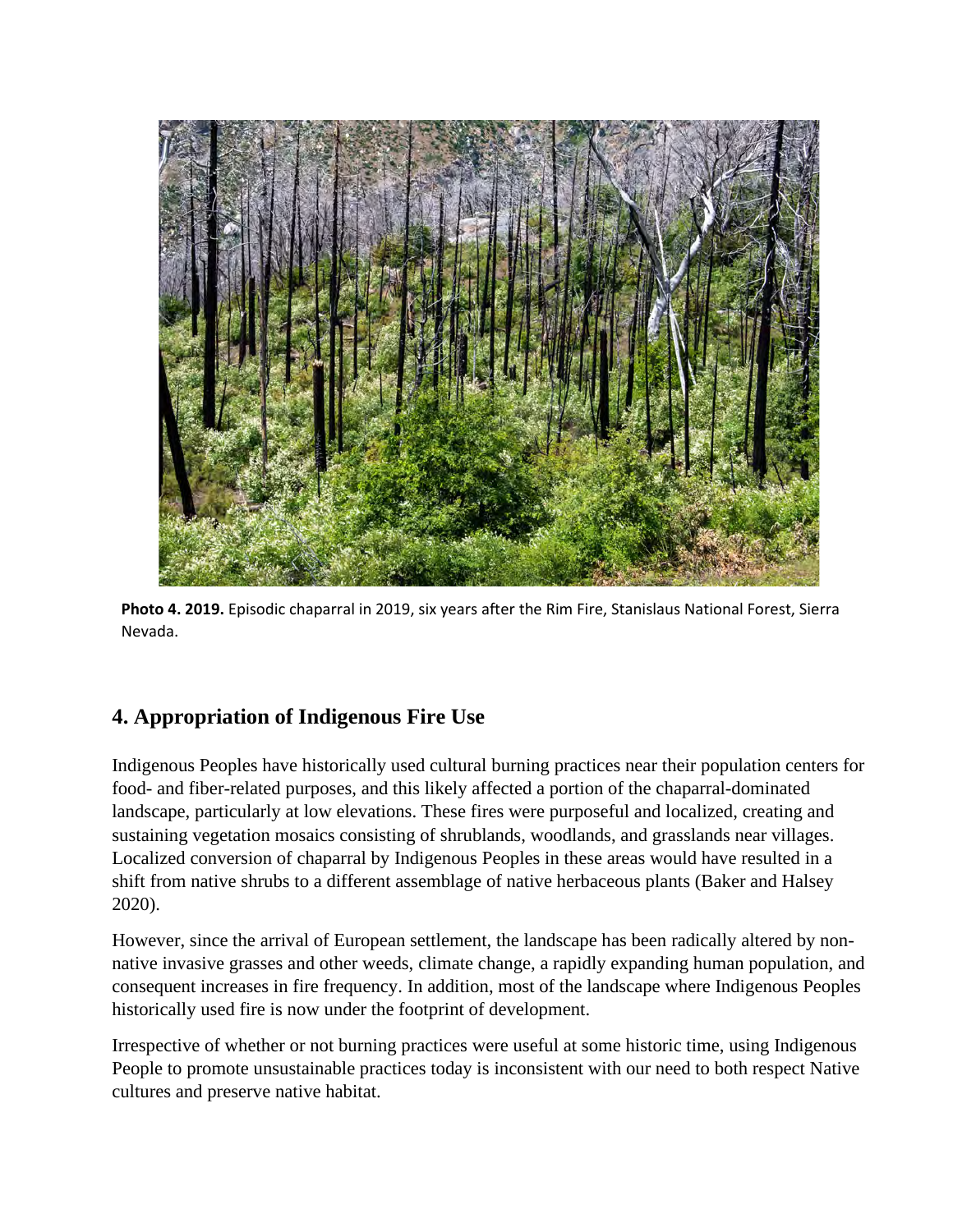#### **Therefore, when suggesting the application of fire on the landscape in the final document, no matter the reason, the state must avoid such burning in plant communities that are already threatened by too much fire, such as chaparral.**

Justifying *landscape-scale* prescribed burning and habitat clearance in the name of Native Californians is a thinly disguised form of cultural appropriation. The massive manipulation of nature that typically occurs during such projects is in no way comparable to Indigenous practices.

A final point that should be incorporated into the final document has to do with language.

Whenever the management of native plant communities is involved, it is essential that we recognize that habitat is filled with life. Referring to habitat as "fuel" marginalizes that life, allowing us to dismiss or rationalize the loss of living communities of plants and animals we cause through mastication, logging, herbicide, and the artificial use of fire.

**Seeing** *life* **rather than "fuel" helps us better comprehend the consequences of our actions**, leading to policies that support biodiversity rather than reduce it.

Sincerely,

Richard W. Halsey Dan Silver, Ph.D. Chad Hanson, Ph.D.

Nancy Macy Michael Warburton Alasdair Coyne Chair, Environmental Comm. Executive Director Conservation Director Valley Women's Club Public Trust Alliance Keep Sespe Wild

Alan Levin Angela Benson Leigh Adams Director Landscape Designer Landscape Designer Coast Action Group

Director Executive Director Director California Chaparral Institute Endangered Habitats League John Muir Project

Paul Faulstich C. Robin Smith, Chair Dan McCarter Professor of Env. Analysis Diamond Bar-Pomona Valley President Pitzer College Sierra Club Task Force Urban Creeks Council

Santa Barbara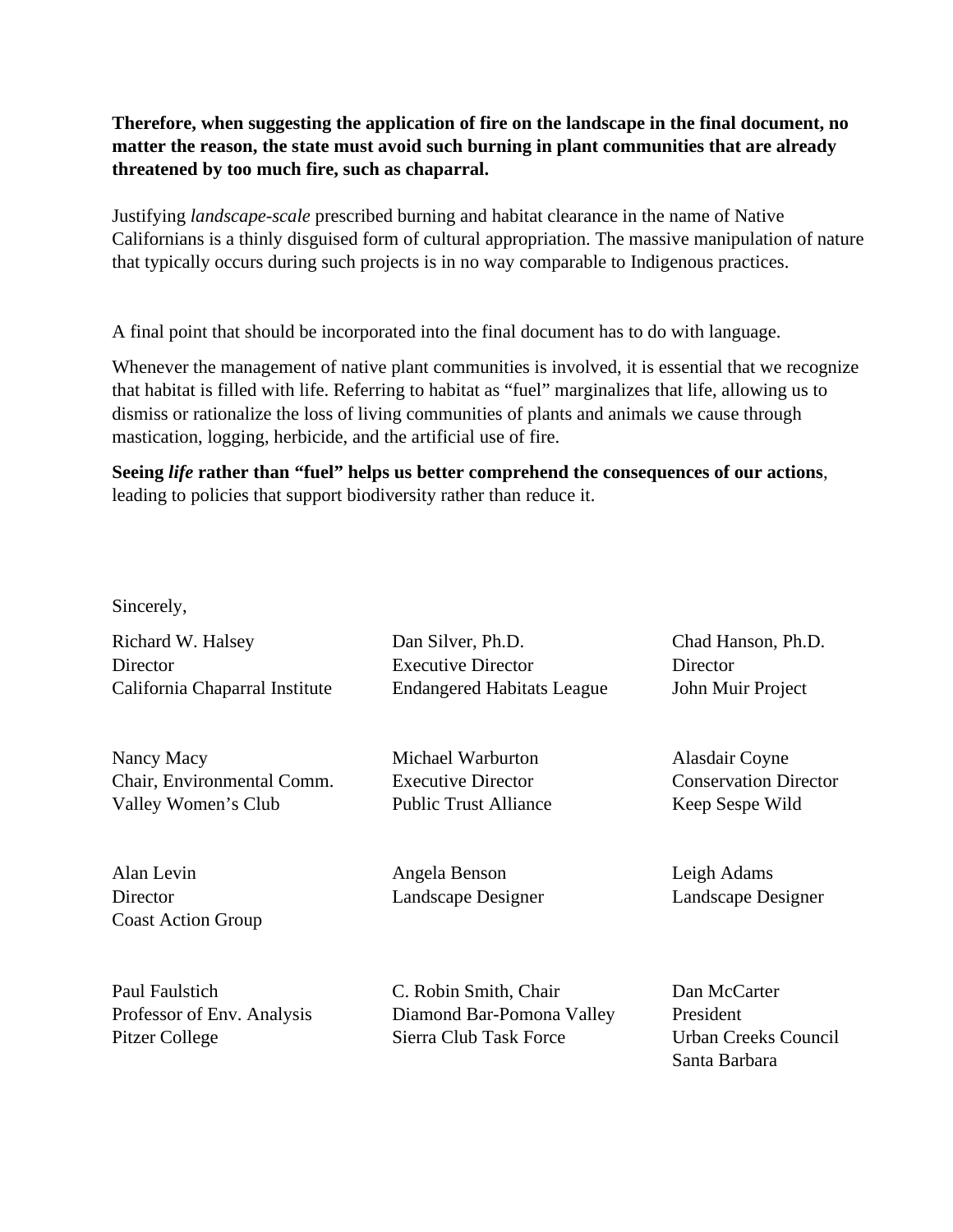Patt Healy **Bruce Schoppe** Georgia Goldfarb Coalition for Slow Growth Conservation VP Malibu Monarch Project Malibu Ventura Audubon Society

Sandy DeSimone, Ph.D. Daniel Gluesenkamp, Ph.D. Gillian Martin Plant Ecologist Executive Director Cavity Conservation Audubon Starr Ranch CA Institute for Biodiversity

Marily Woodhouse **Bryant Baker** Ara Marderosian Battle Creek Alliance Conservation Director Executive Director Los Padres ForestWatch Sequoia ForestKeeper

Jack Eidt Janet Cobb Shawn Maestretti Co-Founder Executive Officer Studio Petrichor SoCal 350 Climate Action California Wildlife Foundation

| Dominick A. DellaSala, Ph.D. | Michael Wellborn                                      | Claire Schotterbeck       |
|------------------------------|-------------------------------------------------------|---------------------------|
| <b>Chief Scientist</b>       | President                                             | <b>Executive Director</b> |
| Wild Heritage                | Friends of Harbors, Beaches, Parks Hills for Everyone |                           |

**Attachment 1:** Parker, V.T. 1990. Problems encountered while mimicking nature in vegetation management: an example from a fire-prone vegetation. Ecosystem Management: Rare Species and Significant Habitats. New York State Museum Bulletin 471: 231-234.

**Attachment 2:** Type Conversion definition

#### **References**

[Baker, B. and R. W. Halsey. 2020. California chaparral and woodlands. In, R. Berryman, Ed.,](https://rest.edit.site/filestorage-api-service/637828415b35050c3613ac3844adb039/baker-and-halsey-chaparral-conservation-2020(2).pdf?dl=1)  [Imperiled: The Encyclopedia of Conservation. Elsevier Inc.](https://rest.edit.site/filestorage-api-service/637828415b35050c3613ac3844adb039/baker-and-halsey-chaparral-conservation-2020(2).pdf?dl=1)

Campbell, J.L., M.E. Harmon, and S.R. Mitchell. 2012. Can fuel-reduction treatments really increase forest carbon storage in the western US by reducing future fire emissions? The Ecological Society of America. Frontiers in Ecology 10 (2): 83-90.